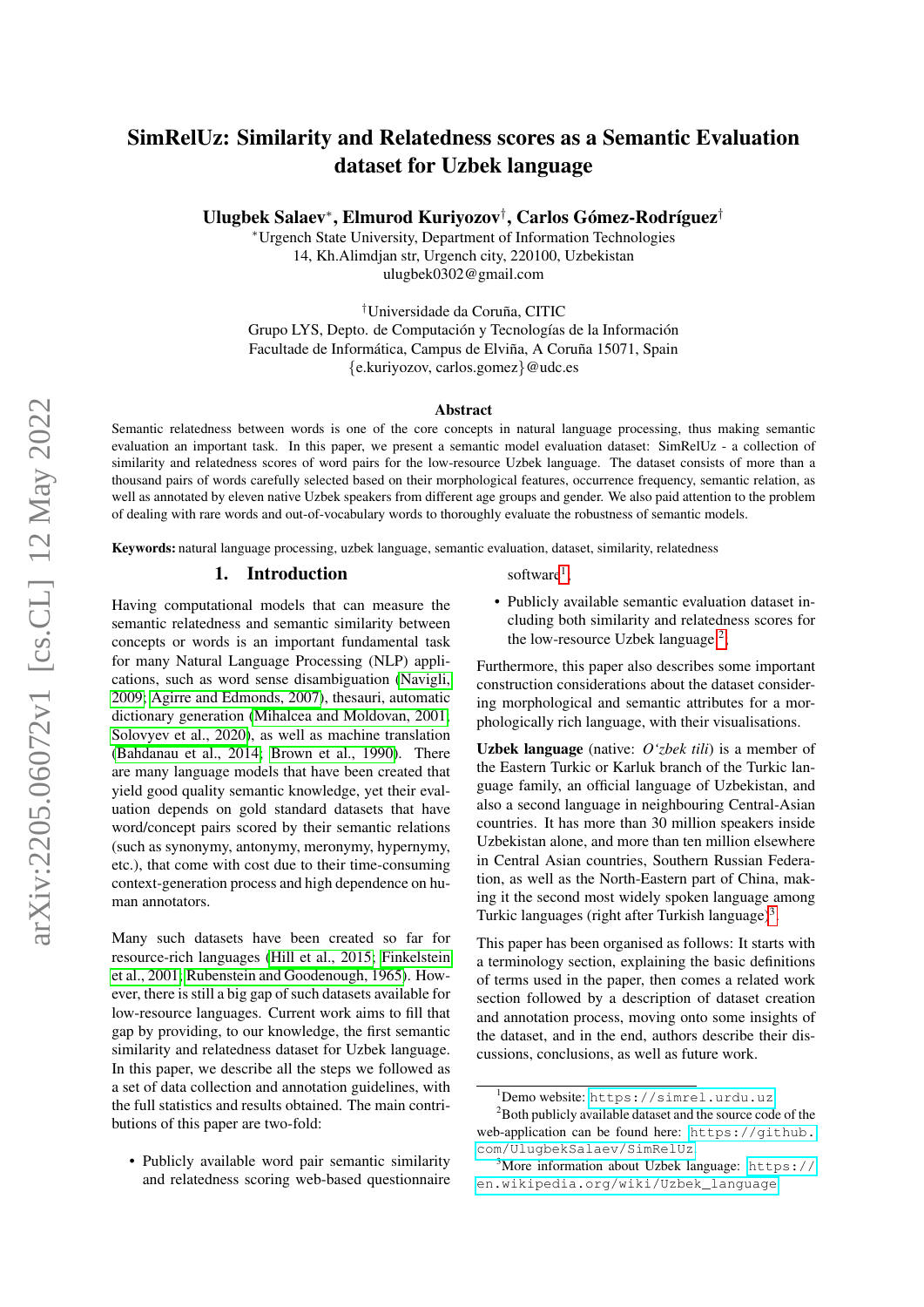## 2. Terminology

In order to eliminate repetition, and to avoid confusion understanding the terms used in this paper, the terms similarity, relatedness, association, and distance may come with or without the prefix "semantic" interchangeably, but they are meant to mean the same respectively.

The term *semantic similarity* in general, stands for a sense of relatedness that is dependent on the amount of shared properties, thus the 'degree of synonymy'. Whereas the term *semantic relatedness* means a general sense of semantic proximity or semantic association, regardless of the causes of the connection humans can perceive. For instance *bus/train* are good examples of semantic similarity, where they share many properties, i.e. they are both means of transport, both consume similar sorts of energy, have engines to operate, etc. On the other hand, *teapot/cup* can be a good example of semantic relatedness, where they don't necessarily share common properties, but they are used in a similar context, since they both store tea, but teapot is for steeping tea in larger amounts, while a cup is for serving and drinking tea in smaller portions. Both above-mentioned examples can be used for semantic relatedness though, which means that semantic similarity is included inside semantic relatedness. Therefore, semantically similar things are, at the same time, semantically related, but the converse cannot be said to be the case in general.

# 3. Related Work

The first creation of a stand-alone semantic relation evaluation dataset dates back to the RG dataset [\(Ruben](#page-7-1)[stein and Goodenough, 1965\)](#page-7-1) , which was created for semantic similarity more than relatedness<sup>[4](#page-1-0)</sup>. Although it was very small in size (limited to only 65 noun pairs), it clearly showed the scientific importance, so the research interest continued later with more datasets coming along. The FrameNet [\(Baker et al., 1998\)](#page-6-7) dataset is a rich linguistic resource with morphological, as well as expert-annotated semantic information as well. Among the most important gold-standard semantic evaluation datasets, we can find the WordSim-353 [\(Finkelstein](#page-6-6) [et al., 2001\)](#page-6-6), MEN [\(Bruni et al., 2012\)](#page-6-8), and SimLex-999 [\(Hill et al., 2015\)](#page-6-5) datasets for English. WordSim-353[5](#page-1-1) contains 353 noun pairs scored by multiple hu-man annotators. Similar to SimLex-353, the MEN<sup>[6](#page-1-2)</sup> dataset also is described as having similarity and relatedness distinctly, but the annotators only were asked to rate based on semantic relatedness. Later, introduction of the SimLex-999[7](#page-1-3) dataset made it the state-ofthe-art gold standard semantic relatedness evaluation source. Some popular datasets for other languages include the RG dataset's German translation [\(Gurevych,](#page-6-9) [2005\)](#page-6-9), the database of paradigmatic semantic relation pairs for German [\(Scheible and Im Walde, 2014\)](#page-7-2), and the Simlex-999's translation into three languages: Italian, German and Russian [\(Leviant and Reichart, 2015\)](#page-6-10). The Multi-SimLex (Vulić et al., 2020) project includes datasets for 12 diverse languages, including both major languages (English, Russian, Chinese, etc.) and less-resourced ones (Welsh, Kiswahili). Multi-SimLex<sup>[8](#page-1-4)</sup> was a project originated from Simlex-999, and was taken to another step by creating a larger and more comprehensive dataset. Linguistic databases such as VerbNet [\(Schuler, 2005\)](#page-7-4) and WordNet [\(Miller, 1995;](#page-6-11) [Fellbaum, 2010\)](#page-6-12) together with their implementations for other languages also contain semantically rich information created by experts.

Since this is the first work of this kind for Uzbek language, the closest related work would be the related resources created for other Turkic languages, such as Turkish WordNets [\(Tufis et al., 2004;](#page-7-5) [Bakay et al.,](#page-6-13) [2021\)](#page-6-13), and especially AnlamVer dataset [\(Ercan and](#page-6-14) [Yıldız, 2018\)](#page-6-14), where it contains both semantic similarity and relatedness scores annotated by many native speakers. Furthermore, the AnlamVer also shares useful knowledge of dataset design consideration when dealing with morphologially-rich and agglutinative languages.

Work on Uzbek language. Although there have been many papers published claiming that they have created NLP resources or developed some useful tools for Uzbek language, most of them, according to humble search results gathered by the authors, turned out to be "zigglebottom" papers [\(Pedersen, 2008\)](#page-6-15). However, there are also many useful papers with publicly available resources, some of them are the first Uzbek morphological analyzer [\(Matlatipov and Vetu](#page-6-16)[lani, 2009\)](#page-6-16), transliteration [\(Mansurov and Mansurov,](#page-6-17) [2021a\)](#page-6-17), WordNet type synsets [\(Agostini et al., 2021\)](#page-6-18), Uzbek stopwords dataset [\(Madatov et al., 2021\)](#page-6-19), sentiment analysis [\(Rabbimov et al., 2020;](#page-6-20) [Kuriyozov](#page-6-21) [and Matlatipov, 2019\)](#page-6-21), text classification [\(Rabbimov](#page-6-22) [and Kobilov, 2020\)](#page-6-22), and even a recent pretrained Uzbek language model based on the BERT architecture [\(Mansurov and Mansurov, 2021b\)](#page-6-23). There is also a well established Finite State Transducer(FST) based morphological analyzer for Uzbek language with more than 60K lexemes in Apertium monolingual package<sup>[9](#page-1-5)</sup>.

<span id="page-1-0"></span><sup>4</sup>RG dataset: [https://aclweb.org/aclwiki/](https://aclweb.org/aclwiki/RG-65_Test_Collection_(State_of_the_art)) [RG-65\\_Test\\_Collection\\_\(State\\_of\\_the\\_art\)](https://aclweb.org/aclwiki/RG-65_Test_Collection_(State_of_the_art))

<span id="page-1-1"></span><sup>5</sup>WordSim-353 datset: [http://alfonseca.org/](http://alfonseca.org/eng/research/wordsim353.html) [eng/research/wordsim353.html](http://alfonseca.org/eng/research/wordsim353.html)

<span id="page-1-2"></span><sup>6</sup>MEN dataset: [https://staff.fnwi.uva.nl/](https://staff.fnwi.uva.nl/e.bruni/MEN) [e.bruni/MEN](https://staff.fnwi.uva.nl/e.bruni/MEN)

<span id="page-1-3"></span> $7$ SimLex-999 dataset: [https://fh295.github.](https://fh295.github.io//simlex.html) [io//simlex.html](https://fh295.github.io//simlex.html)

<span id="page-1-4"></span><sup>&</sup>lt;sup>8</sup>Multi-SimLex project and dataset: [https:](https://multisimlex.com) [//multisimlex.com](https://multisimlex.com)

<span id="page-1-5"></span><sup>9</sup>[https://github.com/apertium/](https://github.com/apertium/apertium-uzb) [apertium-uzb](https://github.com/apertium/apertium-uzb)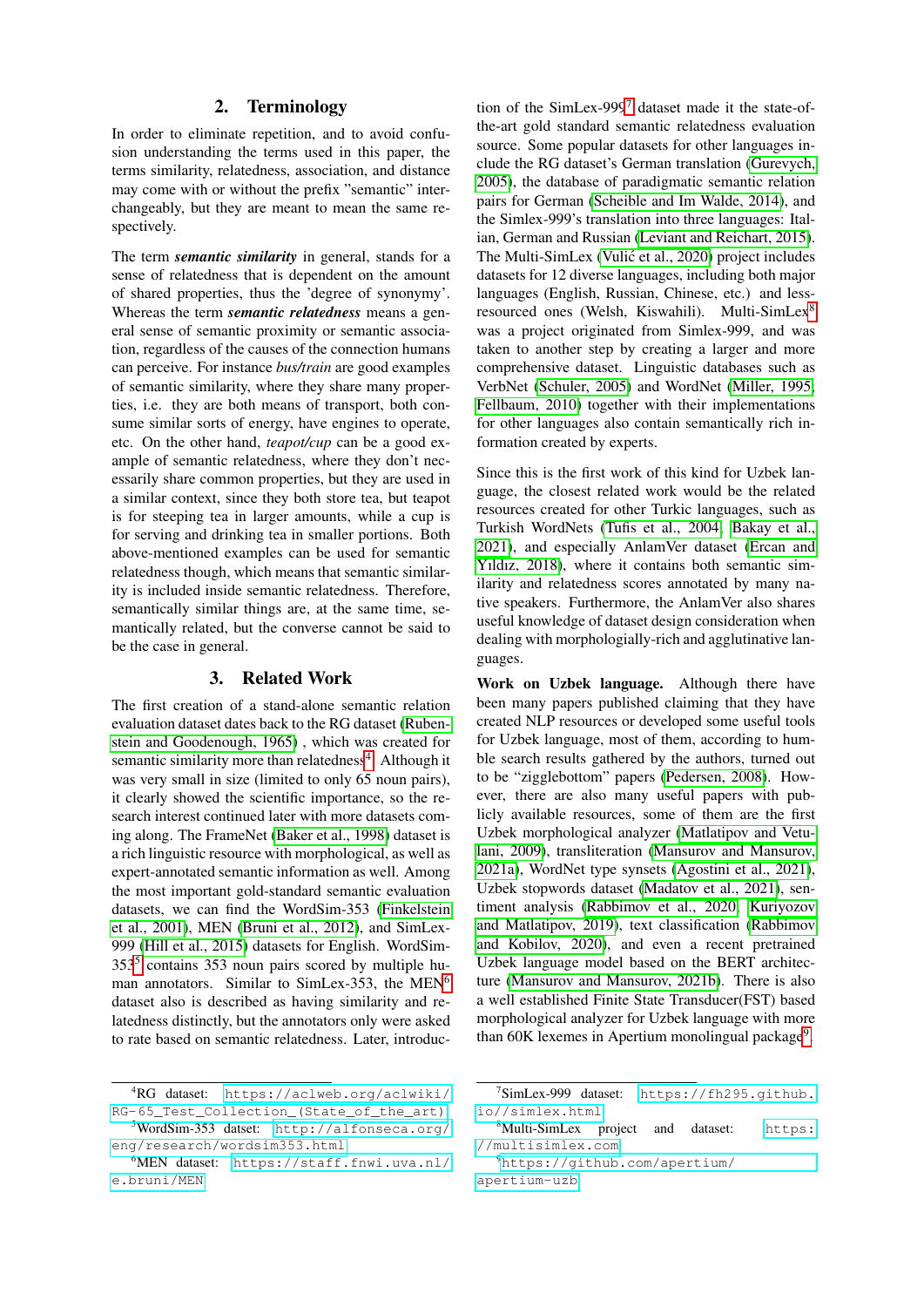## 4. Dataset Design and Methodology

The criterion for the construction of the dataset had to satisfy all the requirements available to make a highquality semantic evaluation resource. So we followed the design choice and recommendations brought by authors of previous work [\(Finkelstein et al., 2001;](#page-6-6) [Bruni](#page-6-8) [et al., 2012;](#page-6-8) [Hill et al., 2015;](#page-6-5) [Ercan and Yıldız, 2018;](#page-6-14) Vulić et al., 2020), such as follows:

- Clear definition: The dataset must provide a clear definition of what semantic relation is supposed to be scored. So we decided to collect scores of both similarity and relatedness separately;
- Language representativity: The dataset should should be built considering diverse concepts of the language, such as parts of speech (i.e. verb, noun, adjective, ...), word formations (root, inflectional, or derivative), possible semantic relations (i.e. synonymy, antonymy, meronymy, ...), as well as the frequency range (i.e. frequent words, rare words, even out-of-vocabulary words);
- Consistency and reliability: Clear and precise scoring guidelines were provided to get consistent annotations from native speakers with different level of linguistic expertise.

More detailed information regarding each criteria are given below.

#### 4.1. Design choice

For the design of the dataset we followed the AnlamVer project [\(Ercan and Yıldız, 2018\)](#page-6-14), where instead of building two separate datasets for semantic similarity and relatedness, we decided to rate each word pair with two separate scores: one for similarity, and another for relatedness. This way, the resulting dataset was smaller in size, but richer in information. Moreover, this approach gave us an opportunity to visualize the dataset as a semantic relation space, using two scores as two dimensions, and creating a scatter plot. According to the methodology proposed by AnlamVer [\(Ercan and Yıldız, 2018\)](#page-6-14) project, it is possible to predict the semantic relation of word pairs, by their location in the "Sim-Rel vector space", which is given in Figure [1.](#page-3-0)

#### 4.2. Word candidates selection

Probably a relatively easy way to obtain candidate words with minimum work would be translating words from gold-standard resources available for richresource languages (i.e. Multi-Simlex (Vulić et al., [2020\)](#page-7-3)). However, there have been various relevant problems that have been reported to be caused by the use of such translations, such as:

• Two synonym pairs from a source language being mapped to one word in target language (Both words in *car - automobile* pair in English would be mapped to a single *avtomobil* in Uzbek);

- A translation of a single word in a source language that makes it multiple words in a target one (the word *asylum* in English would be translated as *ruhiy kasalliklar shifoxonasi* in Uzbek);
- Loss in the similarity/relatedness scores due to other cross-lingual aspects of pairs, such as translation accuracy or semantic/grammatical/cultural differences, require human annotators to re-score, leaving the costly part to be done again.

Therefore, we decided to choose the candidate wordlist ourselves for better quality. The first thing to make was a comprehensive list of words in the language using a big language corpus. For the language corpus mentioned in this work, we used the Uzbek corpus from the CUNI corpora for Turkic languages [\(Baisa et al.,](#page-6-24) [2012\)](#page-6-24), which is, to our knowledge, the biggest Uzbek corpus collected with 18M tokens. To obtain their partof-speech (POS) tags, we used the UzWordNET dataset [\(Agostini et al., 2021\)](#page-6-18) (which contains very limited information of root words with their POS classes), and Apertium-Uzb monolingual data $10$  (contains more than 60K of Uzbek root words with their POS tags). Then we extracted nouns, adjectives and verbs only (with descending order relatively, according to their frequencies in the corpus), following the custom of similar goldstandard semantic evaluation resources. Apart from only root forms of words, we also did manual selection of words with inflectional and derivational forms of words.

# 4.3. Frequency-based considerations

Considering the agglutinative nature of Uzbek language, creating the list of word frequencies in this language is not an easy task, since a single word can occur together with many different morphemes (either a single morpheme or a combination of many), making it difficult to obtain the actual count of occurrences of a single root-word. In this paper, we created a list of stems with their frequencies in Uzbek language using the biggest available Uzbek corpora [\(Baisa et](#page-6-24) [al., 2012\)](#page-6-24). Firstly, the CUNI corpus was tokenized into sentences, then all the sentences were fed to the Apertium morphological analyser tool for Uzbek lan-guage<sup>[11](#page-2-1)</sup>. Then, all the parts except for the lemmas of the resulting output were removed, which allowed us to obtain a stem/root-word frequency list. Our priority was to include as many words with different frequencies as possible, so we used a technique similar

<span id="page-2-0"></span><sup>10</sup>[https://github.com/apertium/](https://github.com/apertium/apertium-uzb)

[apertium-uzb](https://github.com/apertium/apertium-uzb)

<span id="page-2-1"></span><sup>&</sup>lt;sup>11</sup>Although we have used the CLI version of the Apertium morphoological analyzer, it also can be accessed on the web to check its features: [https://turkic.apertium.org/index.eng.](https://turkic.apertium.org/index.eng.html?choice=uzb##analyzation) [html?choice=uzb#analyzation](https://turkic.apertium.org/index.eng.html?choice=uzb##analyzation)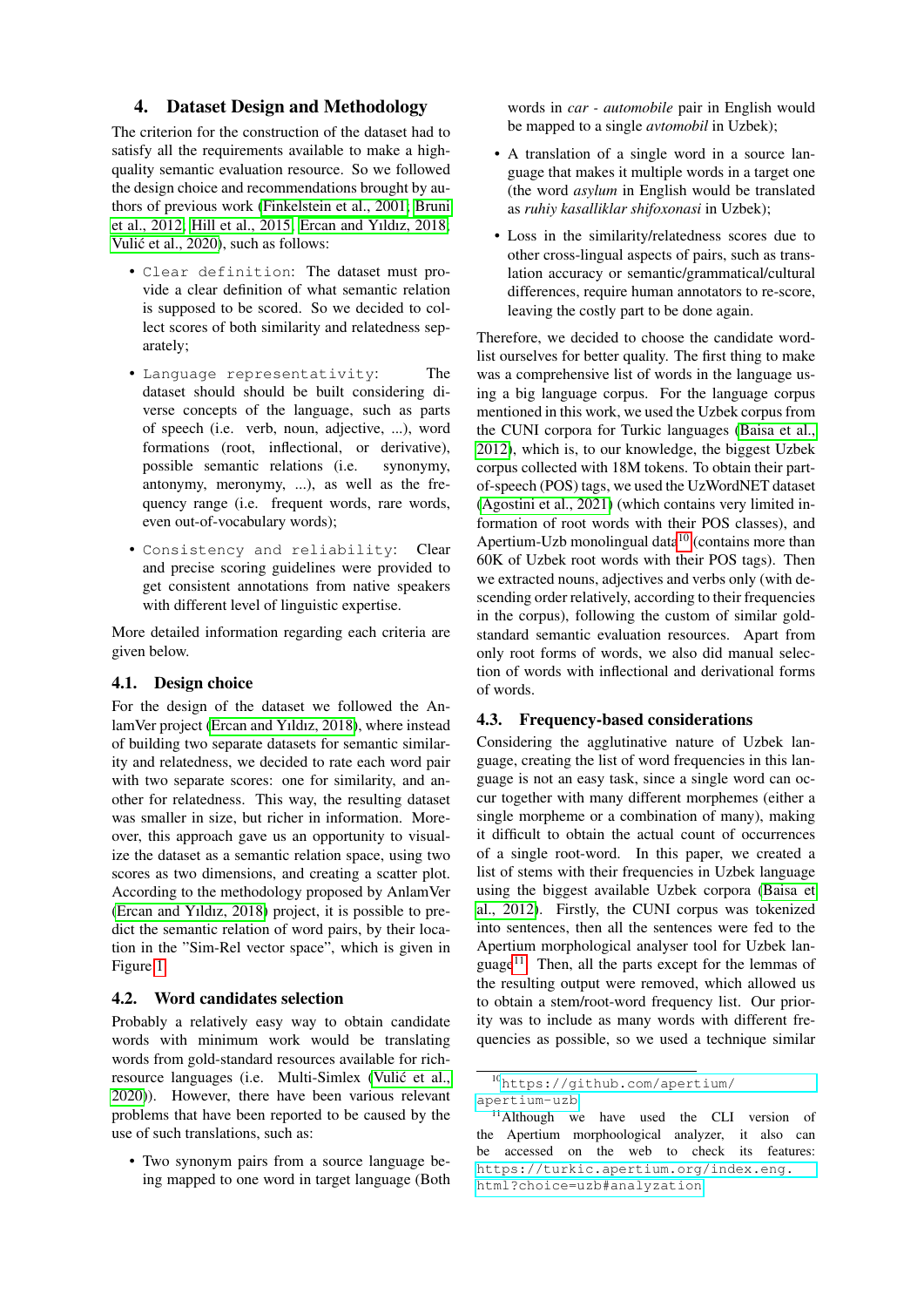

<span id="page-3-0"></span>Figure 1: Semantic relation vector-space (proposed by AnlamVer project).

to the one issued by the RareWords dataset [\(Luong et](#page-6-25) [al., 2013\)](#page-6-25) - grouping words by their frequencies, dividing into three groups labeled as *low*, *medium*, *high* with  $[2,5]$ , $[6,49]$ , $[50+]$  count ranges respectively.

# 4.4. Rare and OOV words

Furthermore, to make the dataset useful for checking the robustness of the semantic models, considering less-frequent words, even words that do not exist in the language dictionary but might appear in the context due to some morphological (surface words), syntactical (typo), or phonetical (homophones) reasons is also an important aspect. Thus, the words where their root form does not appear more than 3 times in the corpus were grouped as rare words, and their representatives were manually selected for the word list.

Considering the rich morphological aspect of Uzbek language, like other Turkic languages, there is a high inflection and derivation rate, where words are made in an agglutinative way: by combining stem and one or more morphemes (as prefix or suffixes). Hence, there is a high chance that a word may be grammatically wrong, but was created following surface-word creation rules (of which almost an unlimited number can be created). So we chose the following two most common out-of-vocabulary word cases, which are formally incorrect, but considered as acceptable forms for native speakers, and added some examples to the dataset:

• Stem-morpheme ambiguation: It is a frequent case in Uzbek where stem and morpheme are combined directly, skipping the slight changes to fit them. E.g. *yaxshiliq* instead of *yaxshilik* (goodness), *qamoqga* instead of *qamoqqa* (to jail);

• Phonetic ambiguation: Two letters in Uzbek alphabet: "x" and "h" are phonetically so close to each-other, it is hard to identify them when used in a context, so people frequently mistake one for another when writing. E.g. *pahta* instead of *paxta* (cotton), *shaxzoda* instead of *shahzoda* (prince).

In total, 128 examples from both rare and OOV words with diverse POS types and word forms were added to the dataset.

After going through all the above mentioned steps and considerations, we gathered 1963 unique words to construct pairs. All their distribution among ford types, word forms, as well as word frequencies are given in Table [1.](#page-4-0)

## 4.5. Word pairs selection

Choosing word pairs randomly and scoring them would require the dataset to be huge in size, taking a very long time to annotate, so we tried to provide best quality semantic evaluation dataset with a limited number of word pairs by pre-establishing common semantic relations, such as synonymity, antonymity, hypernymity, and meronymity. This way the dataset would achieve a diverse distribution of scores, rather than filled up with very low scores due to most words not being related. Thus, we selected common semantic relation categories, namely synonyms, antonyms, meronyms and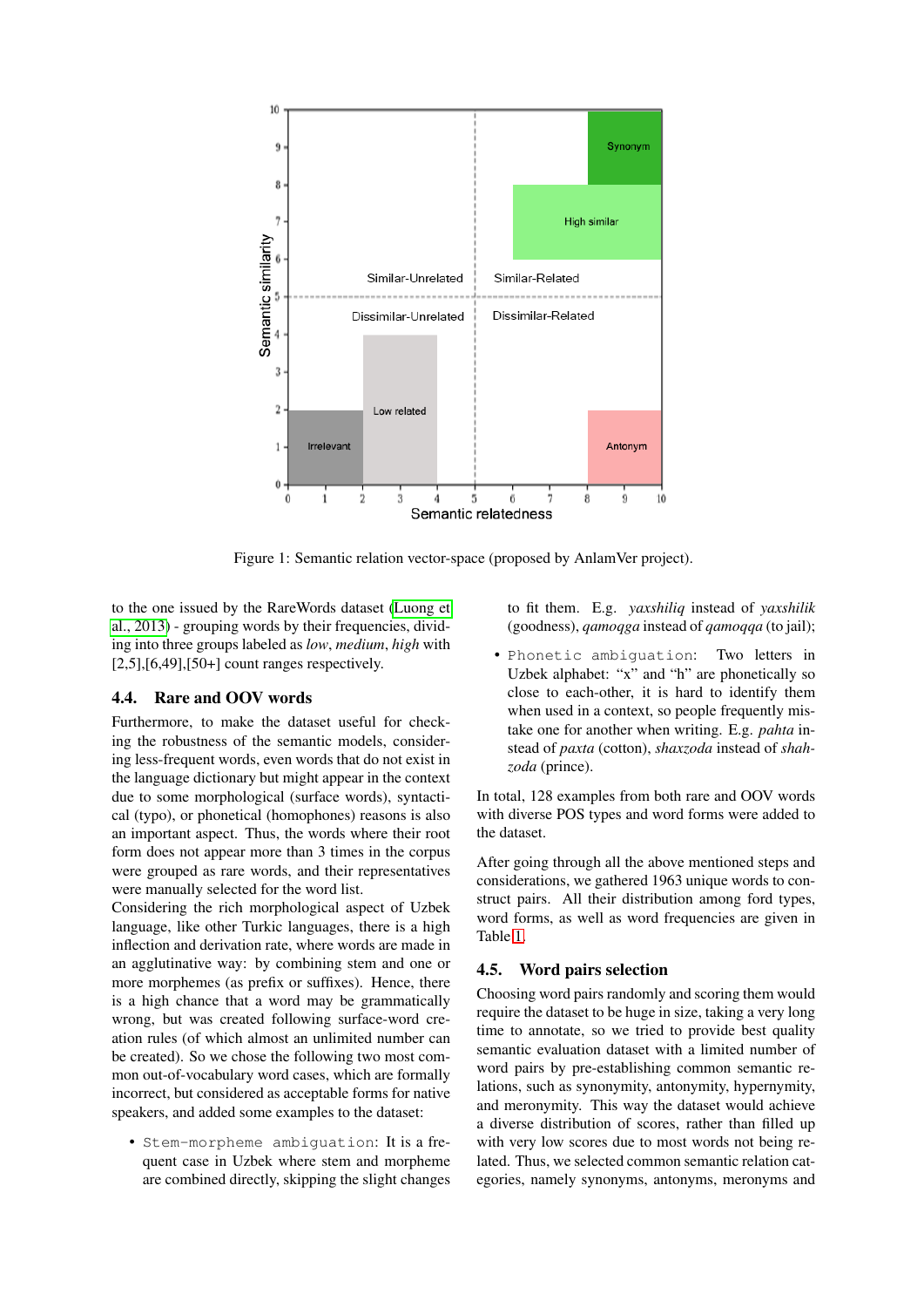| Word classes                       |      | <b>Word forms</b> |             | <b>Word frequencies</b>     |      |  |  |
|------------------------------------|------|-------------------|-------------|-----------------------------|------|--|--|
| <b>Nouns</b>                       | 1154 | Root form         | 995         | High frequency              | 1136 |  |  |
| Verbs                              | 351  | Infelctional      | $423 \perp$ | Medium frequency            | 448  |  |  |
| Adjectives                         | 457  | Derivational      |             | 544   Low frequency $&$ OOV | 378  |  |  |
| Total number of unique words: 1962 |      |                   |             |                             |      |  |  |

Table 1: Distribution of words by different word types, word forms, and word frequencies.

<span id="page-4-0"></span>

| simrel.urdu.uz<br>Home Rating Questions Logout (user14)<br>hijron -- ayriliq               |                                                                                                                                                                                                                                                                                                                                                                                                                                                                                                                                               |  |  |  |  |
|--------------------------------------------------------------------------------------------|-----------------------------------------------------------------------------------------------------------------------------------------------------------------------------------------------------------------------------------------------------------------------------------------------------------------------------------------------------------------------------------------------------------------------------------------------------------------------------------------------------------------------------------------------|--|--|--|--|
|                                                                                            |                                                                                                                                                                                                                                                                                                                                                                                                                                                                                                                                               |  |  |  |  |
| <b>Bog'liglik</b><br>○ 0 0 1 0 2 0 3 0 4 0 5 0 6 0 7 0 8 0 9 0 10<br>Saqlash<br>657 / 1418 | O'xshashlik (Similarity): Nisbatan bir-biriga yagin, yoki aynan bir xil<br>bo'lgan narsa, voqea yoki holatni tavsiflovchi so'zlardir. Masalan:<br>(kofe-choy), (qadah-piyola), (kalta-qisqa), (kulmoq-jilmaymoq),<br>Bog'liqlik(Relatedness): Aynan bir xil narsa, hodisa yoki holatni<br>bildirmaydigan(o'xshash bo'lmagan), ammo bir sohaga tegishli,<br>birgalikda qo'llaniluvchi, yoki so'zning ishlatilish jihatidan bir<br>kontentda ishlatiluvchi so'zlar. Masalan: (choynak-piyola), (rang-<br>gora), (barg-daraxt), (mashina-motor), |  |  |  |  |
| C SimRell1z 2022                                                                           | Semantic Evaluation for Uzbek dataset                                                                                                                                                                                                                                                                                                                                                                                                                                                                                                         |  |  |  |  |

<span id="page-4-2"></span>Figure 2: User interface of web-based annotation app.

hypernyms, and manually combined words from the word candidates list, tagging the pairs by a category where they most likely fit. Furthermore, we added word pairs by random allocation, which we named this category of pairs "irrelevant" (not in the sense of irrelevant pairs but in the sense of the magnitude of their semantic similarity and relatedness, as they are more likely to have very low scores on both sides).

Overall, 1418 word pairs were selected for the annotation, Table [2](#page-4-1) shows the number of word pairs for each individual category.

| Category          | # of word pairs |
|-------------------|-----------------|
| Synonyms          | 639             |
| Antonyms          | 239             |
| <b>Hypernyms</b>  | 220             |
| Meronyms          | 193             |
| Irrelevant/Random | 127             |
| Total             | 1418            |

Table 2: Distribution of word pairs by their preestablished semantic relations.

## <span id="page-4-1"></span>5. Annotation process

For the annotation process, we have created a webbased survey application where each annotator is given a unique username and password, where they can access the website and rate given word pairs with two separate scores at once. General user interface of the annotation page can be seen in Figure [2.](#page-4-2)

In total, eleven annotators (including two authors), who are native Uzbek speakers with different linguistic background, from different age groups and genders, have participated at the annotation, rating each pair once, with two scores (one for similarity, and the other for relatedness) from 0 to 10. Based on a statistical analysis from [\(Snow et al., 2008\)](#page-7-6), more than ten annotators for a semantic evaluation are reliable enough. In the end, there were eleven scores of similarity and the same amount for relatedness for each word pair, and we took their averages as the final scores. Figure [3](#page-4-3) shows the distribution of age and gender between annotators.



<span id="page-4-3"></span>Figure 3: Distribution of annotators based on gender and age-groups.

## 6. Results

The resulting dataset is composed of 1418 word pairs from different word types (nouns, adjectives and verbs), different word forms (root, inflectional, derivational), with different frequencies (high, mid, low frequencies, rare and OOV words), and with diverse pre-established semantic relations (synonym, antonym, meronym, hypernym, not related). All the pairs have two scores, one for semantic similarity, while the other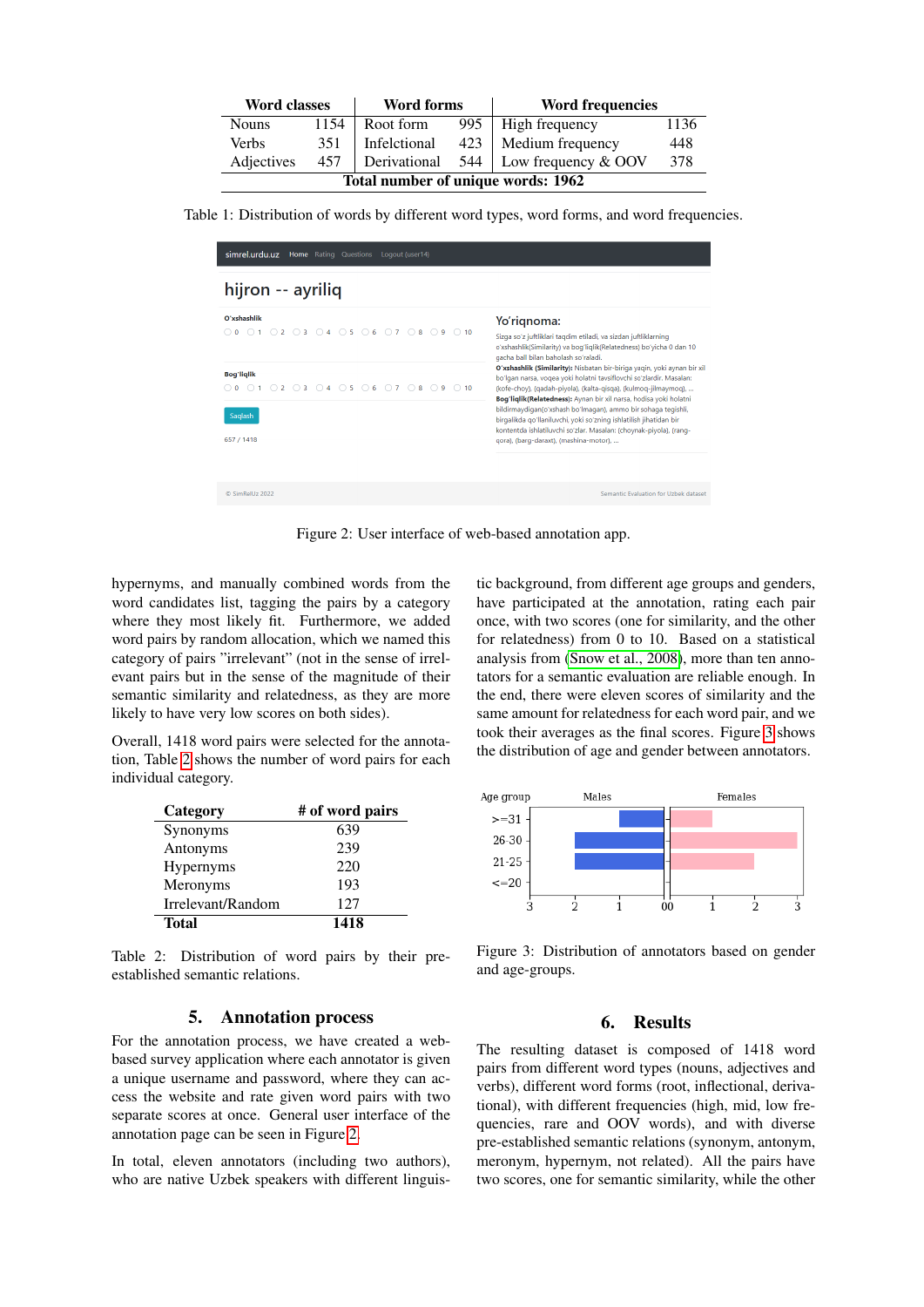

<span id="page-5-0"></span>Figure 4: Visualisation of the created dataset in a Sim-Rel vector space.

is for semantic relatedness. No field in the dataset was left empty (as was requested from annotators in the guidelines, even for the OOV cases), and the average pairwise inter-annotator agreement scores (apia) were computed for both semantic similarity and relatedness separately, where we achieved 0.71 and 0.69 apia scores for semantic similarity and relatedness respectively, meaning that although we have scored less than AnlamVer dataset (0.75), it still performed better than most semantic evaluation datasets (SimLex=0.67, MEN=0.68). The resulting dataset can be plotted into the Sim-Rel vector space as shown in Figure [4.](#page-5-0)

Discussions. As can be seen from the scatter plot of the dataset in a vector space (Figure [4\)](#page-5-0), it can be concluded that average scores of word pairs visually correlate to our pre-established relation types, since they are scattered mostly inside and around the determined areas in the vector-space. Irrelevant and random pairs can be easily detected from the plot, that it has no much overlap with other types. It is also worth mentioning that none of the word pair is in the Similar-Unrelated (top-left quarter of the vector-space) part of the plot, confirming its reliability, since a word cannot be similar, but not related at once. There is a big overlap between hypernym, meronym, and partially synonym pairs, as expected, as they share similar score ranges. Handling OOV words by annotators has also met our expectations, where they treated them as regular words and scored accordingly.

# 7. Conclusion

In this paper, we presented SimRelUz, a novel semantic evaluation dataset for the low-resource Uzbek language, with semantic similarity and relatedness scores for 1418 word pairs, which were selected based on their morphological classes, word-forms, frequencies, also including rare and out-of-vocabulary words for better evaluation of semantic language models. This kind of dataset is a useful resource to be used for evaluation of computational semantic analysis systems that will be created in the future for Uzbek, in simpler words, for formal analysis of meaning in language models. Moreover, we have also presented an open-source webbased semantic evaluation tool designed for multipleuser annotation. Our future work includes intrinsic and extrinsic analysis of created dataset, also creating big WordNet-type knowledge-base for Uzbek language.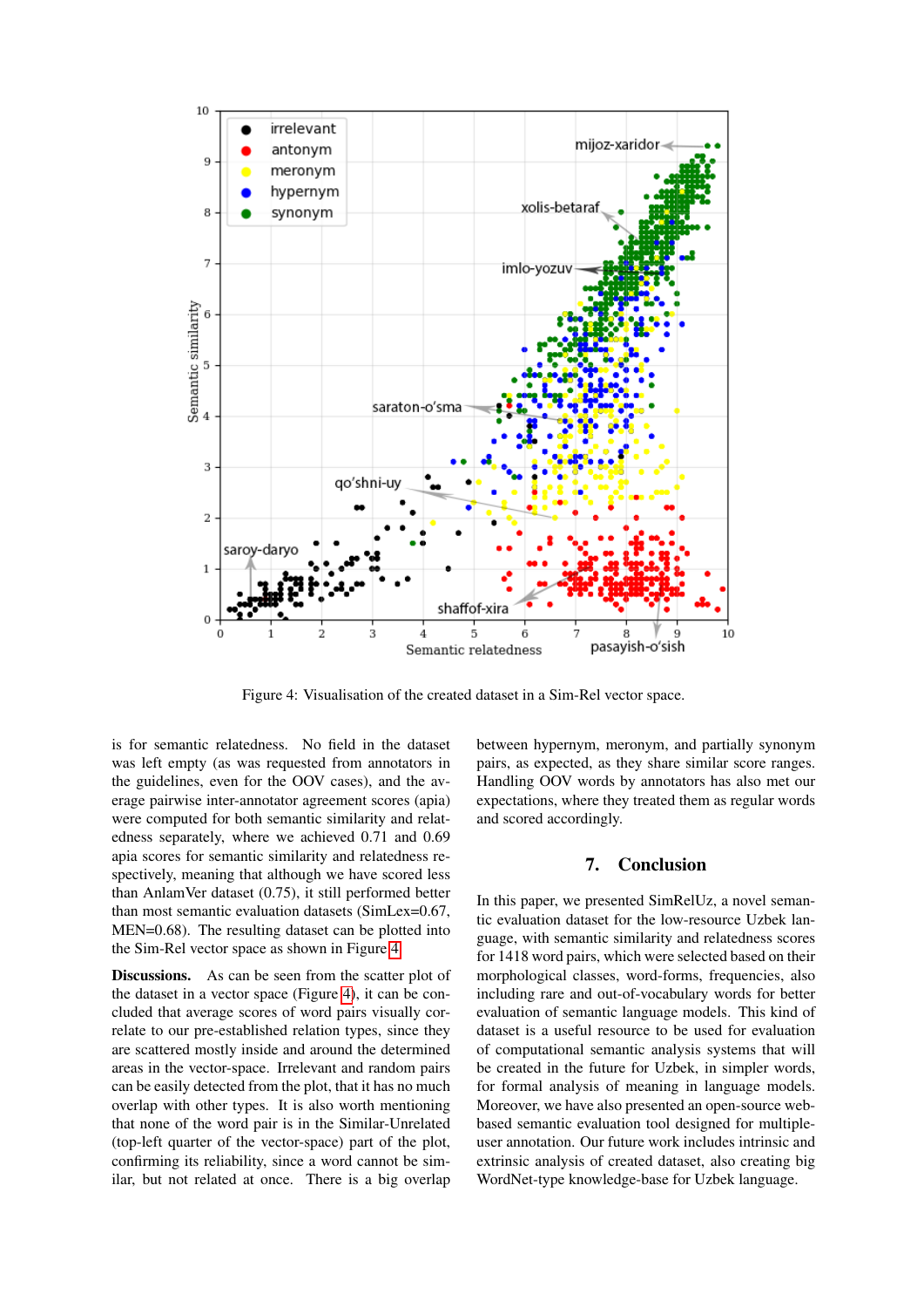#### 8. Acknowledgements

This work has received funding from ERDF/MICINN-AEI (SCANNER-UDC, PID2020-113230RB-C21), from Xunta de Galicia (ED431C 2020/11), and from Centro de Investigación de Galicia "CITIC", funded by Xunta de Galicia and the European Union (ERDF - Galicia 2014-2020 Program), by grant ED431G 2019/01. Elmurod Kuriyozov was funded for his PhD by El-Yurt-Umidi Foundation under the Cabinet of Ministers of the Republic of Uzbekistan. The authors would also like to thank the NLP team of Urgench State University for their tremendous help with the web hosting, and annotation.

# 9. Bibliographical References

- <span id="page-6-1"></span>Agirre, E. and Edmonds, P. (2007). *Word sense disambiguation: Algorithms and applications*, volume 33. Springer Science & Business Media.
- <span id="page-6-18"></span>Agostini, A., Usmanov, T., Khamdamov, U., Abdurakhmonova, N., and Mamasaidov, M. (2021). Uzwordnet: A lexical-semantic database for the uzbek language. In *Proceedings of the 11th Global Wordnet conference*, pages 8–19.
- <span id="page-6-3"></span>Bahdanau, D., Cho, K., and Bengio, Y. (2014). Neural machine translation by jointly learning to align and translate. *arXiv preprint arXiv:1409.0473*.
- <span id="page-6-24"></span>Baisa, V., Suchomel, V., et al. (2012). Large corpora for turkic languages and unsupervised morphological analysis. In *Proceedings of the Eighth conference on International Language Resources and Evaluation (LREC'12), Istanbul, Turkey. European Language Resources Association (ELRA)*.
- <span id="page-6-13"></span>Bakay, Ö., Ergelen, Ö., Sarmış, E., Yıldırım, S., Arıcan, B. N., Kocabalcıoğlu, A., Özçelik, M., Sanıyar, E., Kuyrukçu, O., Avar, B., et al. (2021). Turkish wordnet kenet. In *Proceedings of the 11th global wordnet conference*, pages 166–174.
- <span id="page-6-7"></span>Baker, C. F., Fillmore, C. J., and Lowe, J. B. (1998). The berkeley framenet project. In *COLING 1998 Volume 1: The 17th International Conference on Computational Linguistics*.
- <span id="page-6-4"></span>Brown, P. F., Cocke, J., Della Pietra, S. A., Della Pietra, V. J., Jelinek, F., Lafferty, J., Mercer, R. L., and Roossin, P. S. (1990). A statistical approach to machine translation. *Computational linguistics*, 16(2):79–85.
- <span id="page-6-8"></span>Bruni, E., Boleda, G., Baroni, M., and Tran, N.-K. (2012). Distributional semantics in technicolor. In *Proceedings of the 50th Annual Meeting of the Association for Computational Linguistics (Volume 1: Long Papers)*, pages 136–145.
- <span id="page-6-14"></span>Ercan, G. and Yıldız, O. T. (2018). Anlamver: Semantic model evaluation dataset for turkish-word similarity and relatedness. In *Proceedings of the 27th International Conference on Computational Linguistics*, pages 3819–3836.
- <span id="page-6-12"></span>Fellbaum, C. (2010). Wordnet. In *Theory and appli-*

*cations of ontology: computer applications*, pages 231–243. Springer.

- <span id="page-6-6"></span>Finkelstein, L., Gabrilovich, E., Matias, Y., Rivlin, E., Solan, Z., Wolfman, G., and Ruppin, E. (2001). Placing search in context: The concept revisited. In *Proceedings of the 10th international conference on World Wide Web*, pages 406–414.
- <span id="page-6-9"></span>Gurevych, I. (2005). Using the structure of a conceptual network in computing semantic relatedness. In *International conference on natural language processing*, pages 767–778. Springer.
- <span id="page-6-5"></span>Hill, F., Reichart, R., and Korhonen, A. (2015). Simlex-999: Evaluating semantic models with (genuine) similarity estimation. *Computational Linguistics*, 41(4):665–695.
- <span id="page-6-21"></span>Kuriyozov, E. and Matlatipov, S. (2019). Building a new sentiment analysis dataset for uzbek language and creating baseline models. In *Multidisciplinary Digital Publishing Institute Proceedings*, volume 21, page 37.
- <span id="page-6-10"></span>Leviant, I. and Reichart, R. (2015). Judgment language matters: Multilingual vector space models for judgment language aware lexical semantics. *CoRR, abs/1508.00106*.
- <span id="page-6-25"></span>Luong, M.-T., Socher, R., and Manning, C. D. (2013). Better word representations with recursive neural networks for morphology. In *Proceedings of the seventeenth conference on computational natural language learning*, pages 104–113.
- <span id="page-6-19"></span>Madatov, K., Bekchanov, S., and Vičič, J. (2021). Lists of uzbek stopwords.
- <span id="page-6-17"></span>Mansurov, B. and Mansurov, A. (2021a). Uzbek cyrillic-latin-cyrillic machine transliteration. *arXiv preprint arXiv:2101.05162*.
- <span id="page-6-23"></span>Mansurov, B. and Mansurov, A. (2021b). Uzbert: pretraining a bert model for uzbek. *arXiv preprint arXiv:2108.09814*.
- <span id="page-6-16"></span>Matlatipov, G. and Vetulani, Z. (2009). Representation of uzbek morphology in prolog. In *Aspects of Natural Language Processing*, pages 83–110. Springer.
- <span id="page-6-2"></span>Mihalcea, R. and Moldovan, D. I. (2001). Automatic generation of a coarse grained wordnet.
- <span id="page-6-11"></span>Miller, G. A. (1995). Wordnet: a lexical database for english. *Communications of the ACM*, 38(11):39– 41.
- <span id="page-6-0"></span>Navigli, R. (2009). Word sense disambiguation: A survey. *ACM computing surveys (CSUR)*, 41(2):1– 69.
- <span id="page-6-15"></span>Pedersen, T. (2008). Last words: Empiricism is not a matter of faith. *Computational Linguistics*, 34(3):465–470.
- <span id="page-6-22"></span>Rabbimov, I. and Kobilov, S. (2020). Multi-class text classification of uzbek news articles using machine learning. In *Journal of Physics: Conference Series*, volume 1546, page 012097. IOP Publishing.
- <span id="page-6-20"></span>Rabbimov, I., Mporas, I., Simaki, V., and Kobilov, S. (2020). Investigating the effect of emoji in opinion classification of uzbek movie review comments. In